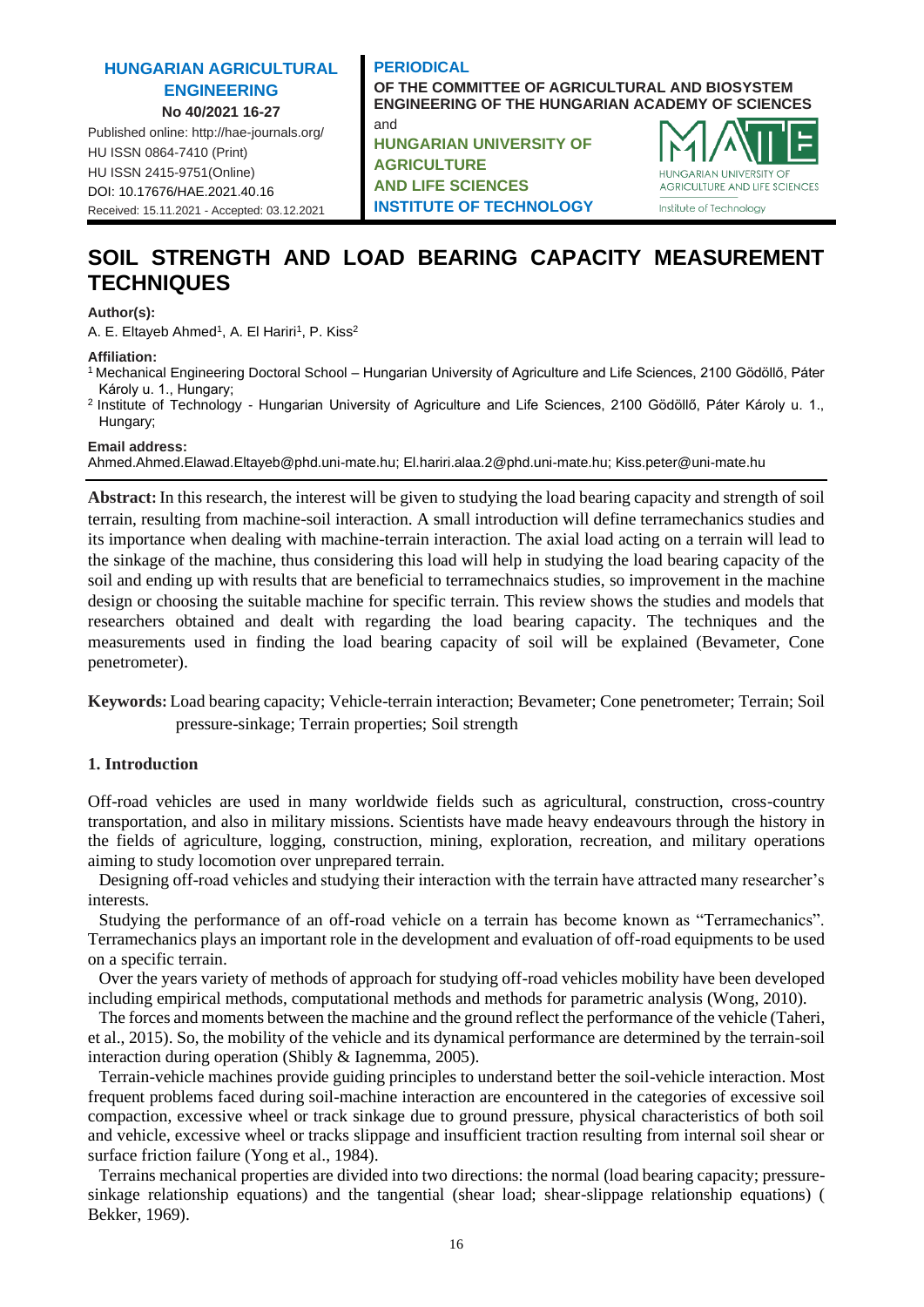Normal load applied by the wheel on the terrain will compact the soil (reduction of soil pores volume), thus the wheel sinks until soil produces resistance load opposing the sinkage (is the load bearing capacity). The soil resistance to the wheel normal load is directly affected by the two soil parameters: cohesiveness (bonding of soil particles) and angle of internal friction (resistance of movement between soil particles), thus the soil resistance is influenced by the soil density, shear strength, and the load coming from the vehicle (Meirion-Griffith & Spenko, 2014).

Classifying the soil from its colour detected using a colour technique will help in determining the attributes of the (soil), so documenting differences between different soil types and their structures. Specifying the color of the soil would greatly help in avoiding overloading the soil beyond its capacity, so preventing soil compaction and other degradation factors.

The forces and moments acting at the interaction level are proportional to operating factors as slip ratio, slip angle, normal load, and tyre inflation pressure.

The pressure (stresses) at the contact part cause geometrical and mechanical changes in the tyre and the terrain as changing in the tyre belt deformation, soil sinkage, soil deformation, erosion, and particle's movement.

Mechanical changes in the tyre and the terrain occur upon interaction (bulk density, compaction, water content).

The deformable terrains in off-road scenarios increase the complexity of modelling the cases at the contact zone (Gallrein & Bäcker, 2007). For simplifying this interaction majority of terramechanics models make certain prior assumptions. These simplifications depend on the model's applicability and necessitates computational and experimental resources (Gipser, 2007).

### **2. The Structure and the Strength of the Soil**

The soil is divided into two main types: cohesive and a frictional type; In general soils are combination of both friction and cohesive (Inns & Kilgour, 1978).

Cohesive forces depend on soil moisture suction rather than soil moisture content (Earl, 1996). Friction is the resistance between the soil particles when sliding over each other (Increase with the increase in the number of particles contacts per unit volume) (Dumbleton & West, 1970). The increase in soil bulk-density will increase the soil friction (Godwin et al., 1991).

Figure 1. shows the Mohr-Coulomb diagrams of the three soil classes are:

- a- Pure cohesive soil and possess only a cohesive (non-frictional) strength component; the watersaturated clay is an example of it.
- b-Pure frictional soil and has only frictional (zero cohesion) strength component; the dry sand is an example of this kind.

c- Cohesive-frictional soil class and contains both cohesive and frictional strength components; the saturated clays, loams, and sands are examples of this soil class.



*Figure 1.* Graphs showing the strength of different soil types (Inns & Kilgour, 1978).

Freitag reported that it is important to consider the tractive performance on the three different soil classes (cohesive, frictional, cohesive-frictional) (Freitag, 1965).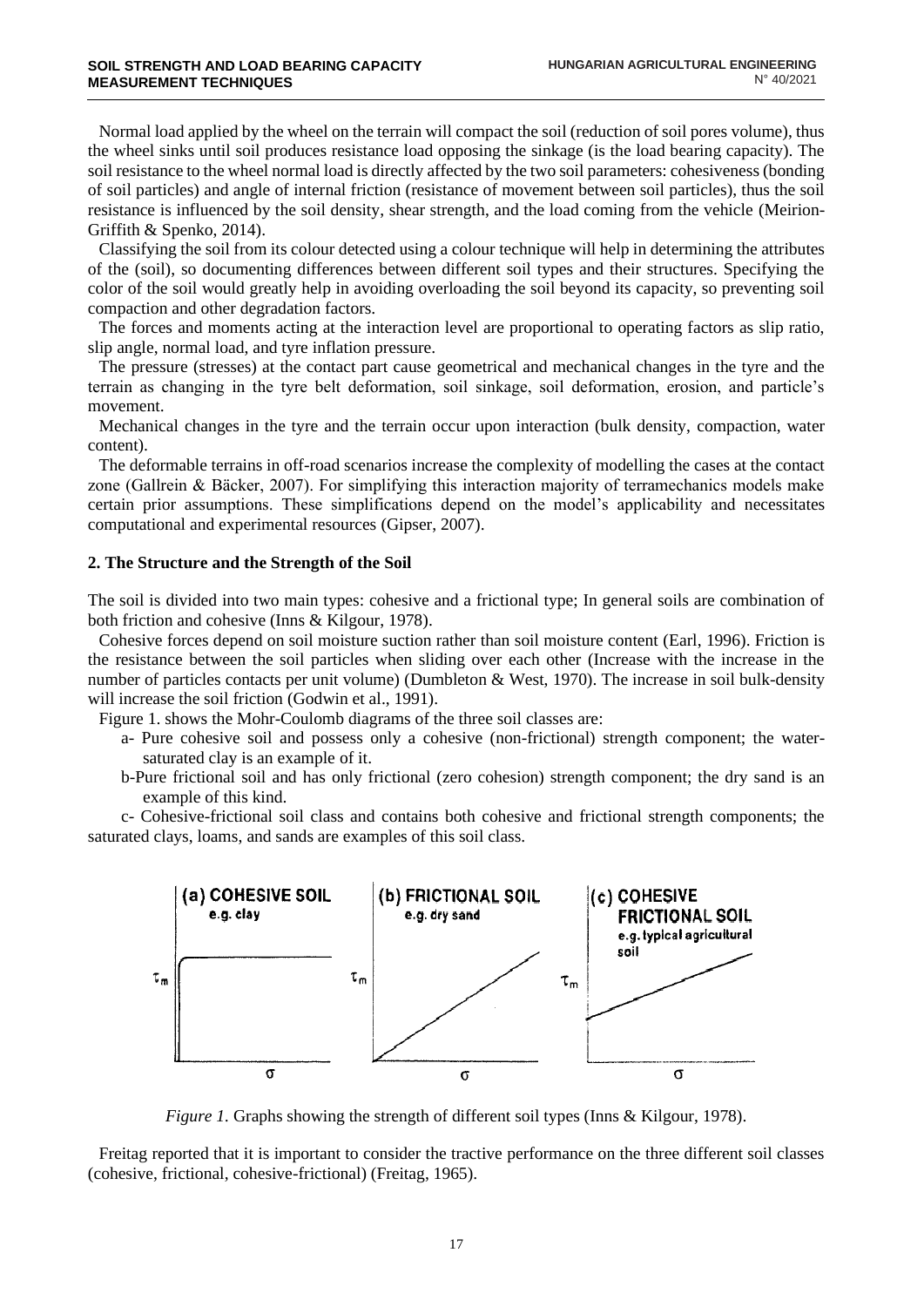# *2.1. Distribution of the Applied Load Stresses in the Terrain*

The terrain under the vehicle is modelled as either elastic medium or as a rigid, perfectly plastic material (Wong, 2010). The elastic behaviour of a material is its tendency to return back to its original geometry, but when the material enters the plastic region then it is permanently deformed and will not return back to its initial geometry when removing the exerted load. The two regions are shown in the stress strain diagram shown in Figure 2.

The elasticity theory leads to the development of most theoretical investigations dealing with dense soil (for the limitation of need exceeding load bearing capacity the plastic theory reflect the soil failure) (Taghavifar & Mardani, 2017).



*Figure 2.* Soil Stress-Strain curve showing the elastic and plastic regions (Taghavifar & Mardani, 2017).

# *2.2. Moisture Content*

The moisture is a component present in the soil structure, and that is based on the soil's three phase-system (minerals, moisture, and air). The moisture affects the characteristics of the soil such as consistency, compatibility, cracking, swelling, shrinkage, and the density.

Determining the water content in the soil is important in agriculture, mechanical, geotechnical, hydrological, and environmental engineering since moisture has impact on the soil's characteristics [\(Susha](https://www.sciencedirect.com/science/article/pii/S0263224114001651#!)  [et al.,](https://www.sciencedirect.com/science/article/pii/S0263224114001651#!) 2014).

# **3. Load Bearing Capacity Measurement Techniques**

Bevameter and cone penetrometer are two techniques that are used for measuring the terrain properties. Specifying which technique will be used depends on the type of vehicle used on the terrain, as an example for that the technique used in military vehicles is much different than the technique required by normal nonmilitary vehicles. Selecting the suitable technique among both depends on the method of approaching the purpose. In case a technique is required by an off-road vehicle engineer in the development of new products, then the targeted technique is much different than the technique used for military vehicle trafficking on a go/no go basis (Wong, 2010).

# *3.1. Cone penetrometer Technique*

This technique was initially used by the US army Engineer for evaluating the strength of soil (Freitag, 1966). In agricultural field the cone penetrometer is standardized as ASAE S313.2; by following the standard, the findings are compared to the standardized data (Figure 3.).

The index application range, penetration speed, and the depth increment for various penetrometer types are defined by the ASAE standard.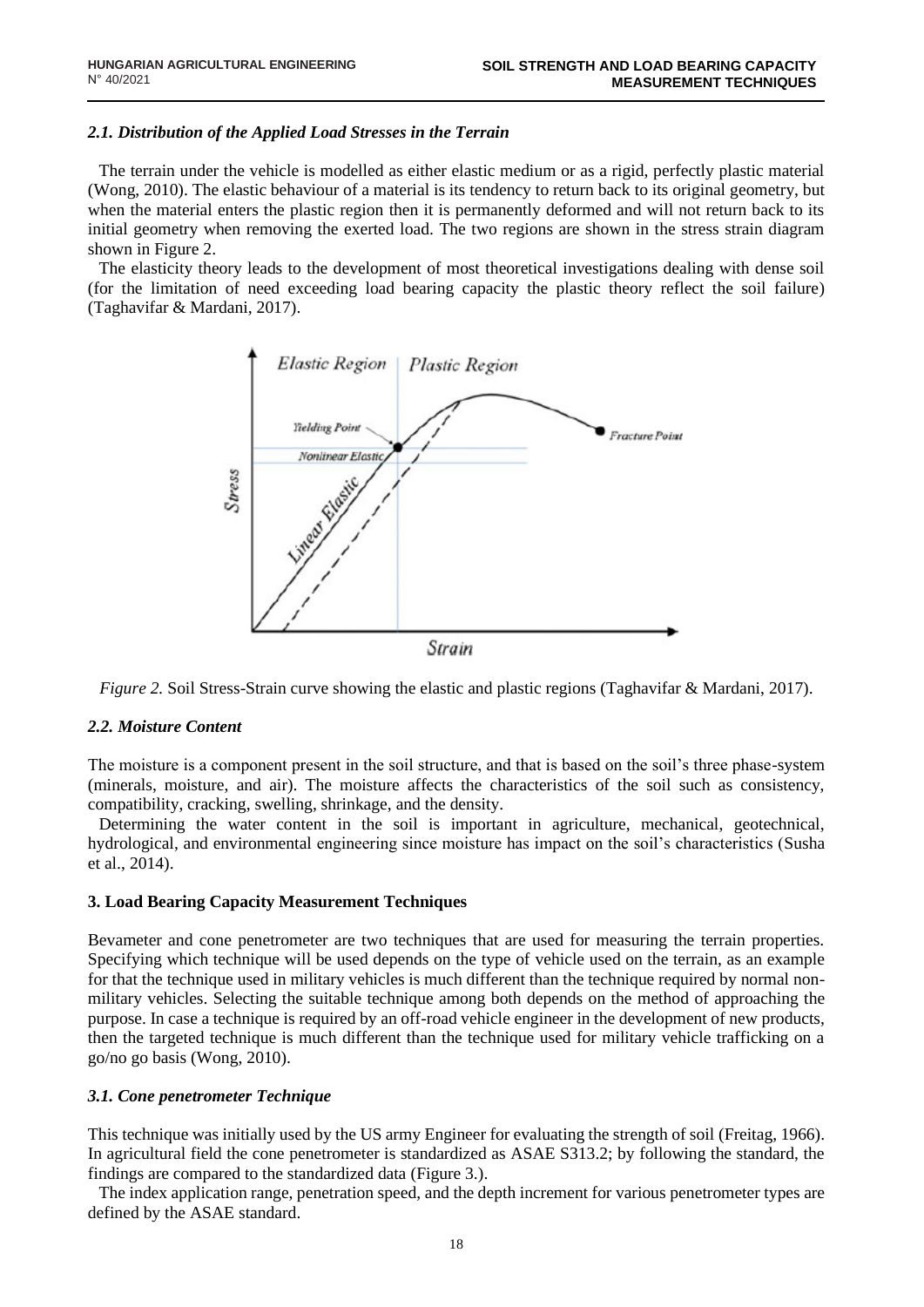

*Figure 3.* ASAE S313.2 Standardized cone penetrometer (Wong, 2010).

The value obtained from the cone penetrometer test is the cone index. This value indicates the average penetration force and is the force exerted by the soil against the conical head per unit projected cone base. The soil is penetrated by the cone to a given depth at a rate 3 cm/sec (suggested by ASAE). The value (cone index) is a composite value embedding the impact of shear, compression, and even soil metal friction (ASAE, 1988).

The CI (cone index) varies depending on the depth, so averaging of the CI values taken at different depths corresponding to the track or tyre sinkage will help in predicting the traction (Wismer & Luth, 1973).

The remoulding index (RI) is a value that measures the change in the terrain strength resulting from the passage of vehicles over terrains (recurrent activity). RI is the ratio of the soil's cone index after remoulding to that before remoulding (CI before). Regarding the remoulding test in case of fine-grained soils 100 blows of 1.135 kg (2.5 lb) hammer dropped from height 30.5 cm (12 in) on the soil sample in the remoulding cylinder, and in case of having coarse grained with fines soil type the hammer is dropped on the soil cylinder 25 times from 15.2 cm (6 in) height (SAE, 1967).

The RCI value-rating cone index-is the product of the remoulding index (RI) and the cone index (CI) before remoulding. The RCI shows the strength of terrain under repeated vehicle passage on it. In addition to this value there is the vehicle cone index, a value indicating trafficability and is the minimum soil CI at the critical layer level that allows the vehicle to move without getting immobilized. Considering the depth of the critical layer is dependent of the vehicle and its weight (Wong, 2010).

The cone index was calculated in term of terrain's angle of internal shearing resistance, cohesion, density, apparent shear modulus, and the cone shape and penetration depth (Rohani & Baladi, 1981).

An equation was developed by Hettiaratchi and Liang for the load acting on the cone or on a wedge-shape indenter. The equation was as function of the cone or wedge geometry, penetration depth, angle of internal shearing resistance, and terrain cohesion (Hettiaratchi & Liang, 1987).

The Cone index (CI), Remoulding index (RI), Rating cone index (RCI), Vehicle cone index (VCI), and slope index are values obtained by the penetrometer test (Taghavifar & Mardani, 2017).

The depth in the terrain influences the resulting CI value upon implementing the cone penetrometer test, so the CI value utilized for traction prediction is the average value of set of CI values recorded across different depths that correspond to maximum tyre or track sinkage (Wismar & Luth, 1973).

# *3.2. Bevameter Technique*

This technique was developed by Bekker aiming to measure the strength of soil and its sinkage parameters upon being subjected to running wheel. The wheel or the running gear connected to the vehicle applies both the normal load (vertical) and the shear load (tangential stresses) on the terrain. The wheel contacts the terrain, thus transferring the power taken from the transmission to the wheels as tractive forces, so ending with the vehicle's movement.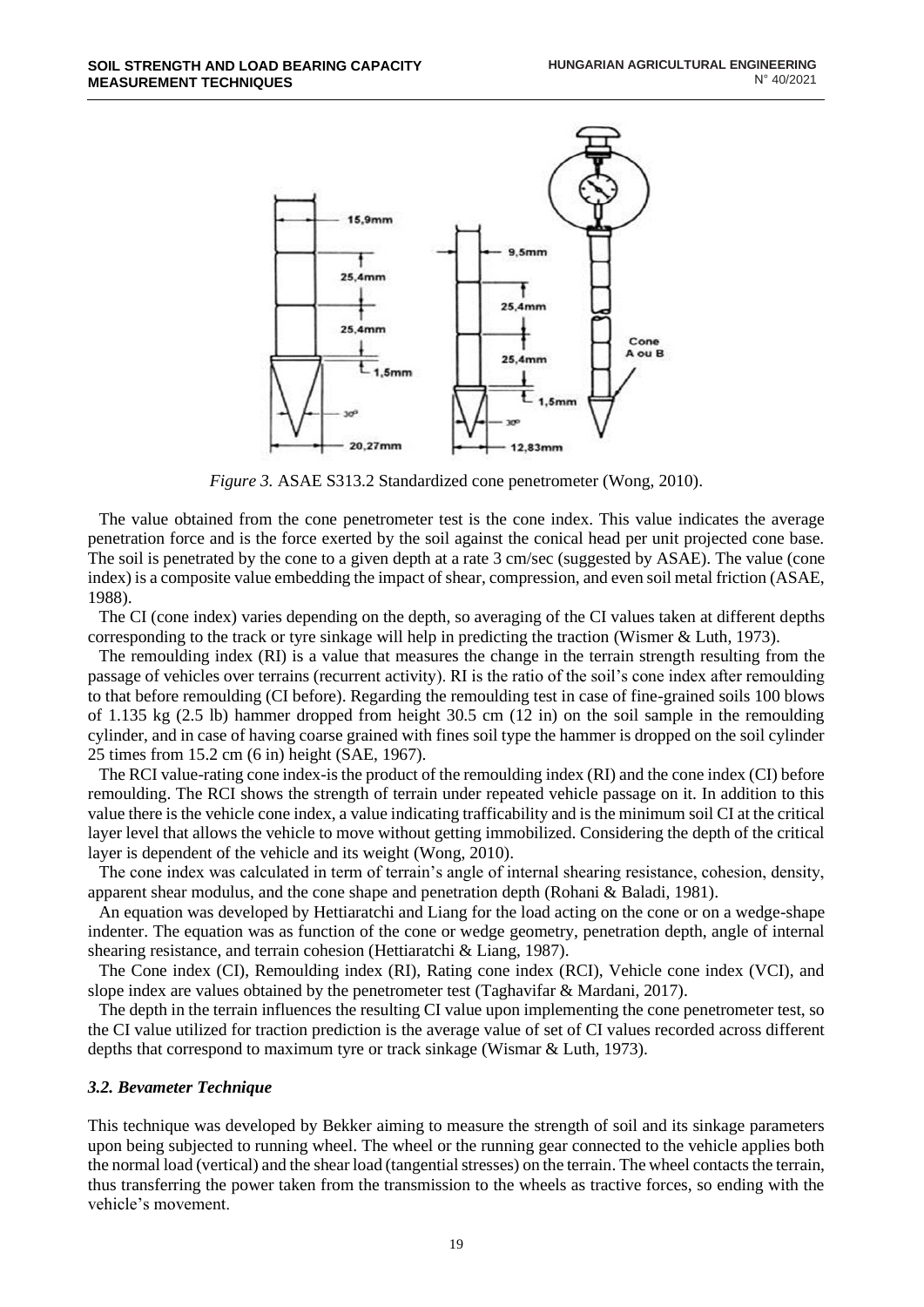For simulating the real wheel-terrain contact case through studying the normal and shear loads applied on the terrain, the Bevameter technique is the best among the others (Wong, 2010), (Wong, 2001).

The Bevameter technique (Figure 4.) embeds:

-The plate sinkage test; and it simulates the normal load applied from the running gear on the terrain, thus the pressure sinkage relationship of the soil.

-A shear test ending up with the In-situ shear strength parameters of the soil.



*Figure 4.* Bevameter schematic diagram (Bekker, 1969).

The shear device of the Bevameter holds an annular groused ring that is applied by a constant vertical load on the terrain, and when contacting the terrain, it is rotated at constant velocity. The torque and angular displacement are recorded for calculating the shear strength.

The normal load (in normal load test) is applied on the sand sample (terrain in reality) using different plates. Different sizes of flat plates are forced into the soil, and the penetration results are then recorded; reaching the load bearing capacity.

The Bevameter is associated with the following parameters: Cohesion (C), Angle of internal friction (ϕ), Sinkage moduli (k, kc, kφ), Sinkage exponent (n) (Taghavifar & Mardani, 2017).

A custom built Bevameter at NASA Glenn research centre and is able to perform the two tests: the normal and the shear. For the normal test the instrument use a piston to press plate down (load cell measures the force, and a laser is measuring the vertical displacement) (Edwards et al., 2017).

When it comes to shearing the terrain (contact part), the same apparatus used in the normal test is also used for shearing having torque applied and the angular motion is measured by sensors (the resistance to rotation); simultaneously with the normal load applied.

### **4. Studying the Normal Load Acting on the Terrain**

Based on Boussinesq theory in elastic half-space, Saakyan (1965) suggested a pressure sinkage equation (Boussinesq, 1885; Nihal et al 2021).

$$
p = k \left(\frac{Z}{D}\right)^n \tag{1}
$$

where p is the average pressure under indenter, D is the diameter of the indenter, Z is the vertical soil deformation (sinkage), k is the sinkage modulus.

Bernstein in his field of expertise (agricultural engineering field) has demonstrated that if a plate penetrates soil (normal load) the pressure-sinkage curve arising is represented by the equation.

$$
p \cong kz^{0.5} \tag{2}
$$

where k is the modulus of inelastic deformation; 0.5 is the sinkage exponent (power); z is the depth (Bekker, 1969; Bernstein, 1913).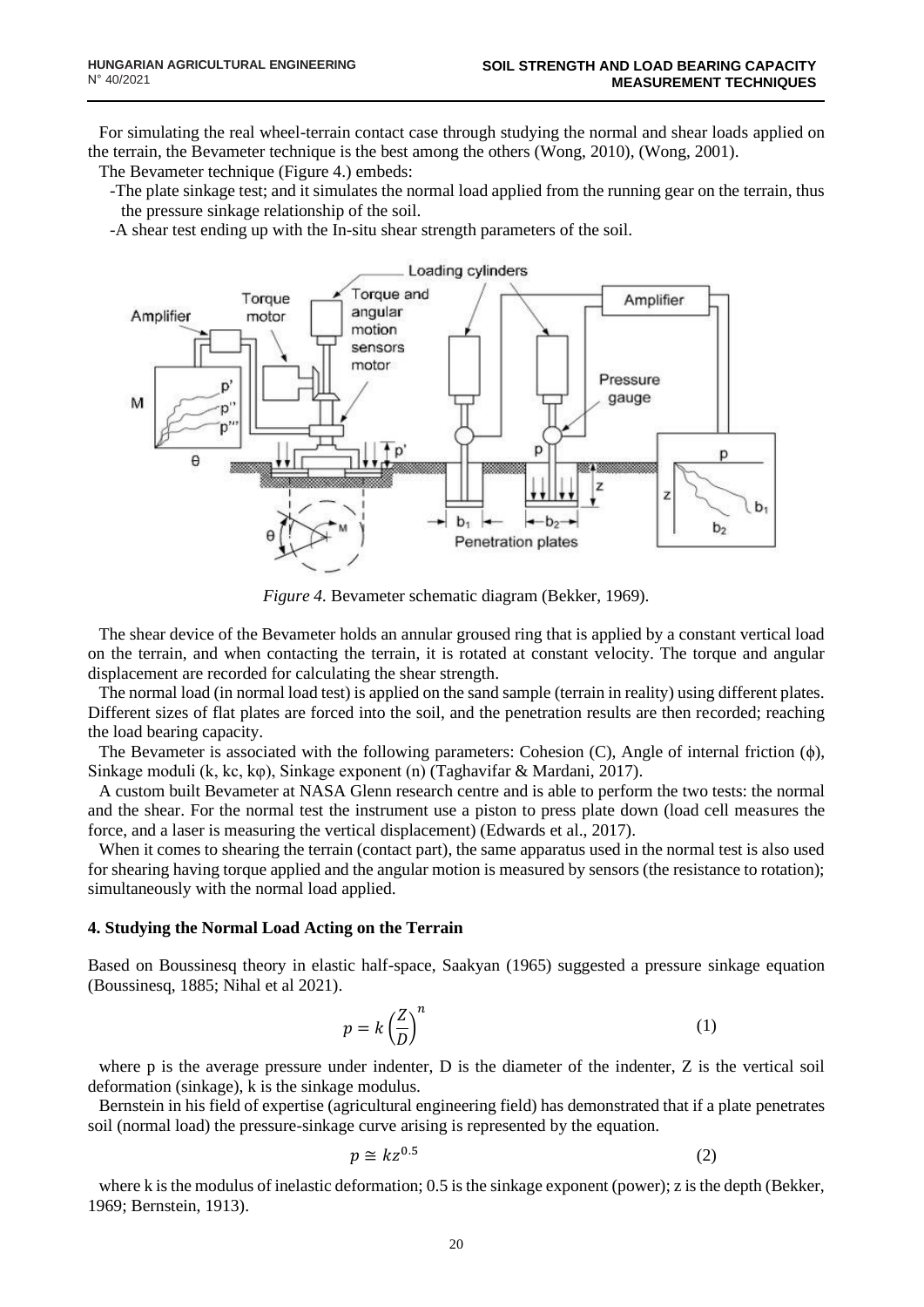Later a Russian researcher adjusted the equation (2) by reducing it to the form.

$$
p = kz^n \tag{3}
$$

Considering the pressure-sinkage is of a power function form, then the above equation is an applicable equation, where k and n are curve fitting constants obtained experimentally for specific soil type with n ranging from 0 to 1 (represented in Figure 5)



*Figure 5.* Typical pressure-sinkage curves (Bekker, 1969).

The limitations of this equation is that  $(k)$  and  $(n)$  are values of a particular soil type despite changing with surface load and the load range (Ageykin, 1973).

The plates used for performing the plate-sinkage experiment are either circular or rectangular considering that the width or the radius of plate influences the measured data (Bekker, 1956).

For homogeneous soil Bekker deduced that the above equation (3) can be reduced to the form:

$$
p = \left(\frac{k_c}{b} + k_\emptyset\right) z^n \tag{4}
$$

where b is the width used, kc the pressure-sinkage parameter due to the cohesive effects,  $k_{\phi}$  the pressuresinkage parameter due to the frictional effects, z is the sinkage of the plate, and  $n \in IR^*$  is the deformation exponent. (The  $k_{\emptyset}$  and  $k_c$  values are Independent of n value)

The equation above has shown its ability to measure the soil resistance to penetration over a wide soil range in addition to its ability in predicting trends when there isn't direct experimental data available (Wong, 2001).

In the above equation p and z are measured values, while  $k_c$ ,  $k<sub>Ø</sub>$  and n are derived from the above equation (4).

Later Bekker modified equation 4 by introducing the weight of the vehicle:

$$
z = \frac{3W}{\left( (3-n)(K_c + bK_{\emptyset})d^{\frac{1}{2}} \right)^{\frac{2}{2n+1}}}
$$
(5)

where W is the wheel normal load, d is the tyre diameter, and b is the tyre width (Bekker, 1960). Afterwards Onafeko and Reece mentioned that the pressure-sinkage relation depends on *n*. Thus,

$$
p = \left(c\hat{k}_c + \gamma b \hat{k}_\emptyset\right) \left(\frac{z}{b}\right)^n \tag{6}
$$

where  $\hat{k}_c$ ,  $\hat{k}_\phi$ , and n are new dimensionless pressure-sinkage parameters, and  $\gamma$  is the specific weight of the terrain (Onafeko & Reece, 1967).

Wong proposed a weighted least squares method to obtain the parameters n, k<sub>c</sub>, k $\phi$ ,  $\hat{k}_c$  and  $\hat{k}_\phi$ (Wong, 2010). Thus, minimizing the function using a weighting Factor  $p^2$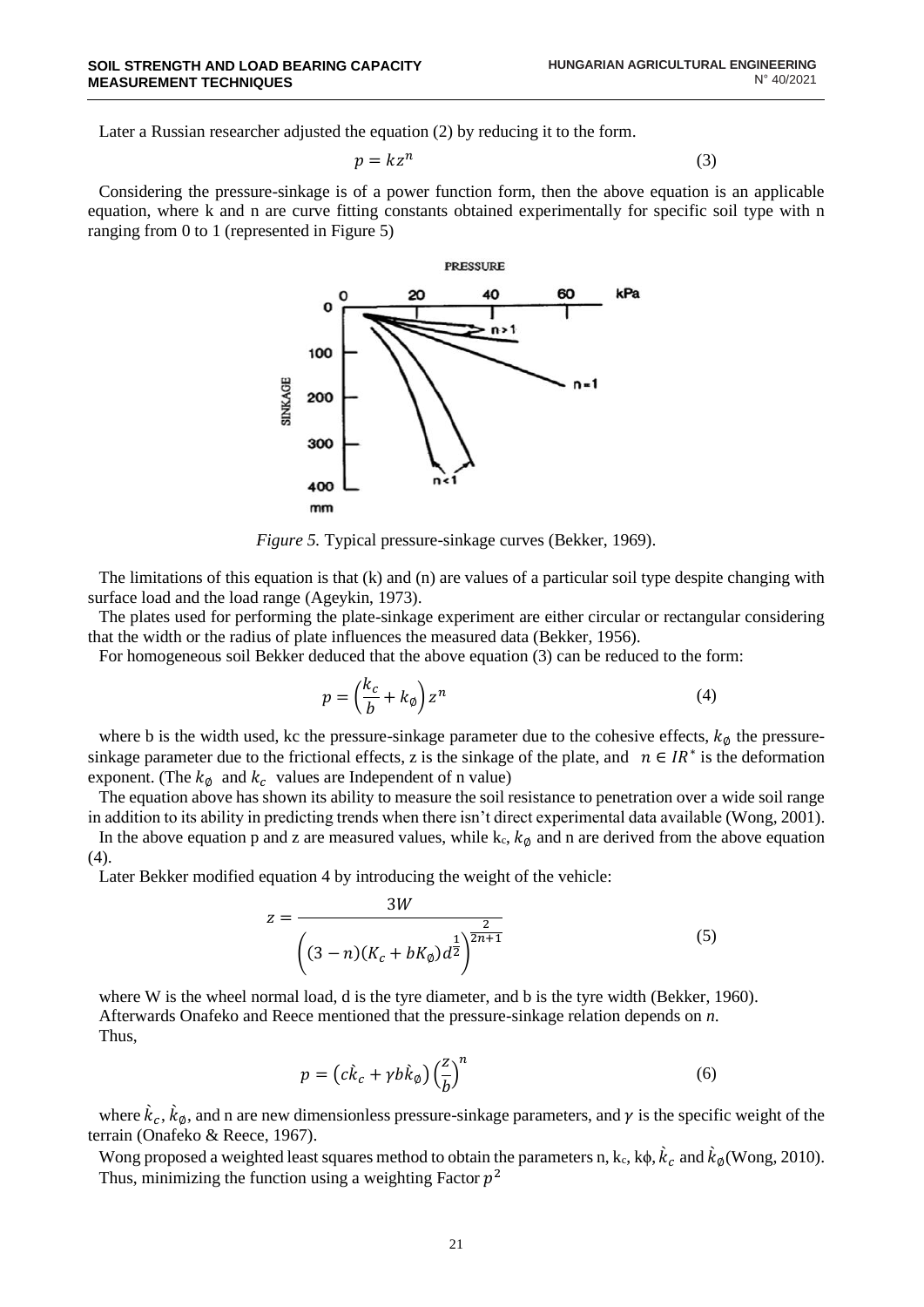$$
F = \sum p^2 \left[ \ln p - \ln k_{eq} - n \ln z \right]^2 \tag{7}
$$

Where:  $k_{eq} = \frac{k_c}{h}$  $\frac{c_c}{b}$  +  $k_{\emptyset}$ 

Taking two partial derivatives of F (with respect to n and the other with respect to  $k_{eq}$ ) so, decreasing the values of F.

These two equations appear

$$
\ln k_{eq} \sum p^2 \ln z + n \sum p^2 (\ln z)^2 = \sum p^2 \ln p \ln z \tag{8}
$$

$$
\ln k_{eq} \sum p^2 + n \sum p^2 \ln z = \sum p^2 \ln p \tag{9}
$$

Since n depends on the size of the plate it is required to use an average n-value resulting from two different plates when calculating  $\ln k_{eq}$ . The usage of two different plates will result in two  $k_{eq}$  values (for  $b_1$  and  $b_2$ plates sizes).

The following equations can be used for determining  $k_c$  and  $k_{\emptyset}$ .

$$
k_c = \frac{(k_{eq})_{b_1} - (k_{eq})_{b_2}}{b_2 - b_1} b_1 b_2
$$
\n(10)

$$
k_{\emptyset} = (k_{eq})_{b_1} - \frac{(k_{eq})_{b_1} - (k_{eq})_{b_2}}{b_2 - b_1} b_2
$$
\n(11)

Wong defined the error between the experimental and theoretical data by developing a method known as "Goodness-of-fit" equation. This equation is the ratio of the mean square error to the mean value of pressure.

$$
\varepsilon = 1 - \frac{\sqrt{\frac{\sum (p_m - p_{lc})^2}{N - 2}}}{\frac{\sum p_m}{N}}
$$
(12)

where  $p_m$  is the measured pressure,  $P_{lc}$  is the calculated pressure (using above procedures), N is the number of data points used for the curve fitting  $\varepsilon = 1$  (perfect fit).

The increase in soil resistance is at greater depth since the pressure was not increasing the sinkage, and that results in a hyperbolic pressure-sinkage relation, and that is recognized in Figure 6, showing hyperbolic curves with the increase in the sinkage. Relying on semi-empirical methods for studying the soil behaviour under normal load would be better than extending the theory of elasticity and plasticity (Kougre et al., 1983).



*Figure 6.* Measured and calculated pressure-sinkage curves (correlation) at different penetration velocities under 500 cm<sup>2</sup> loading surface (Grahn, 1991).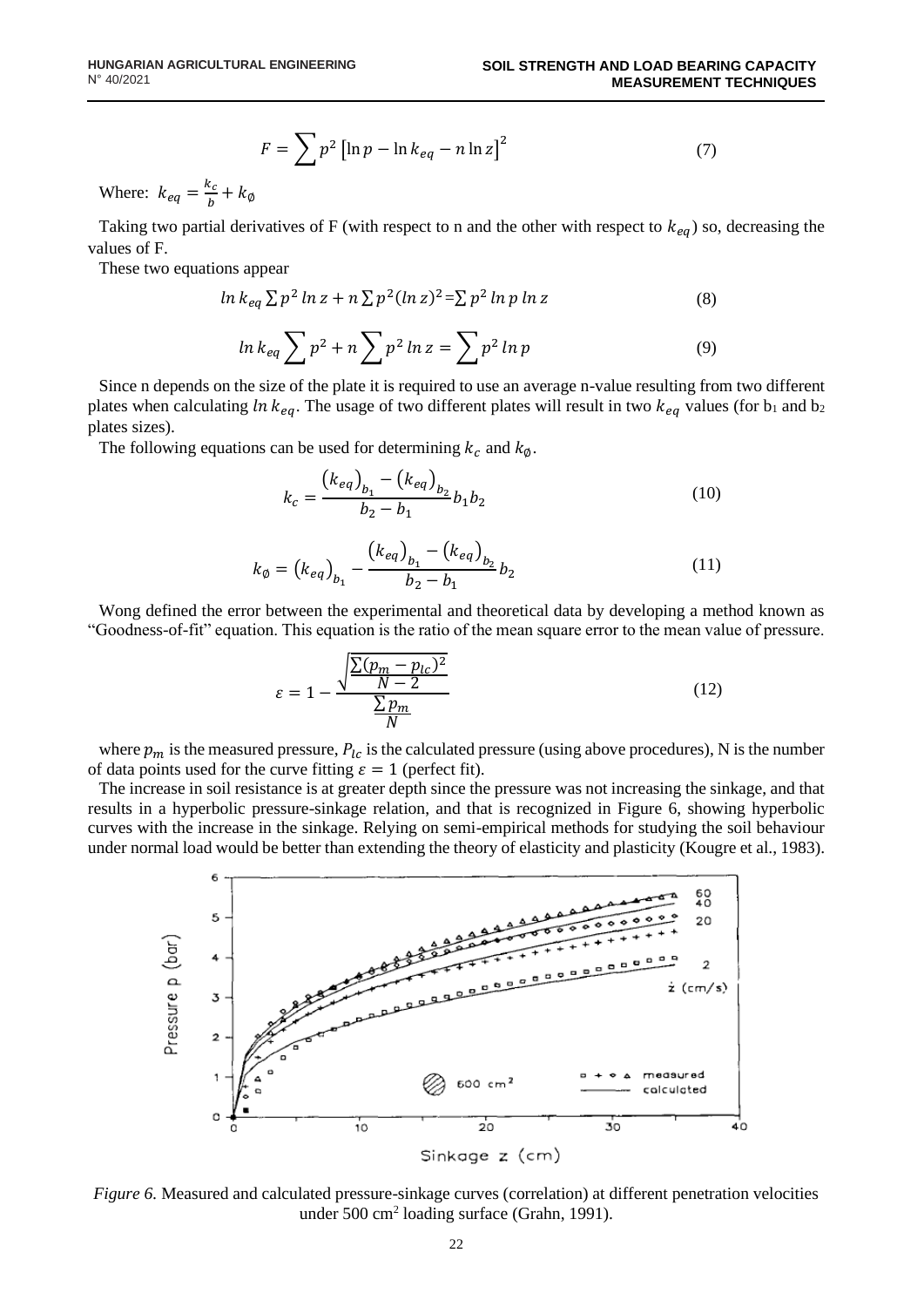Emori and Schuring have shown that the force pushing the plate is function of the depth penetration  $(Z^*)$ , plate velocity  $(\dot{Z})$ , and acceleration  $(\ddot{Z})$ .

$$
F_s = f_1(Z^*) + f_2(Z^*, \dot{Z}) + f_3(Z^*, \ddot{Z})
$$
\n(13)

 $f_1$  is the static force,  $f_2$  is the force resulting from lateral acceleration of soil particle and viscosity,  $f_3$  is the inertial force vertically accelerated soil particles (Emori & Schuring, 1966).

The soil sinkage was smaller at higher penetration velocities and the modulus of soil deformation in Bekker's equation was equal to  $(K_0 \dot{Z}^m)$  where  $(\dot{Z})$  is the vertical velocity,  $(K_0)$  is static modulus of soil deformation and (m) is the exponent of soil penetration.

$$
p = K_0 \dot{Z}^m Z^n \tag{14}
$$

### *4.1. Influence of the Plate Size and Shape*

The plate penetration rate should always emulate the realistic case as in the track or wheel contact area. From a proof it is impossible to apply the load at high rate, because relating the load coming from a vehicle is not applied at high rate (major cases). Altering Bekker and Reece model resulting in equation (15).

$$
p = (K_1 + 0.5bK_2)\beta^n Z^n
$$
 (15)

where  $\beta$  is a geometric constant (depends on plate shape). (Youssef & Ali, 1982).

Using plates that are of same sizes as the contact patch requires an increase in the plate's geometry with sinkage, also a new diameter would be required to be used in the equation. As a result of that Meirion-Griffith and Spenko worked on the effect of wheel diameter change on pressure sinkage.

Bekker model was modified to

$$
p = \hat{K}z^{\hat{n}}D^{\hat{m}} \tag{16}
$$

 $2/2/2$ 

where D is the diameter,  $\hat{K}$  is the proposed sinkage modulus (kN/ $m^{\hat{n}+\hat{m}+2}$ ),  $\hat{n}$  is the proposed sinkage exponent, D is the wheel diameter, and $\hat{m}$  is the diameter exponent. (Meirion-Griffith & Spenko, 2011).

The effect of the wheel width on sinkage was later used plus considering the effect of diameter.

$$
z_0 = \frac{3W}{b(3-\hat{n})\hat{k}\left(b\sqrt{Dz_0 - z_0^2}\right)^{m+0.5}}
$$
(17)

W is the normal load from the wheel and  $z_0$  is now a function of itself and cannot be separated. Such equation has no closed form solution. However, if every possible value of  $z_0$  inside the length function is plotted against the solution for  $z_0$  it can be seen that the two converge only once for sinkages less than the wheel radius, and yielding the correct solution (Meirion-Griffith & Spenko, 2013).

It is important to have proper and accurate prediction of the contact patch stresses, in addition to specifying the wheel load, tyre inflation pressure, recommended tyre inflation pressure, tyre width and diameter as input data to the soil compaction models increasing the accuracy of soil stress and compaction. (Keller, 2005).

Giving consideration to the pressure sinkage rate, Pope assumed that this relation fit as power law forming (Pope, 1969):

$$
p = p_0 \left(\frac{u}{u_0}\right)^m \tag{18}
$$

Using Reece model, the new equation is;

$$
p = \left(ck_c + \gamma bk_\phi\right) \left(\frac{z}{b}\right)^n \left(\frac{u}{u_0}\right)^m \tag{19}
$$

u is the sinkage velocity,  $u_0$  is the plate sinkage; m, n sinkage exponent.

It is important to note that an inclined load applied on a horizontal plate leads to more sinkage when compared to having the same load applied normally on the same plate. The sinkage of an inclined plate under an inclined load is less than the sinkage upon having vertical load applied on an inclined plate. (Xuewu et al, 1996).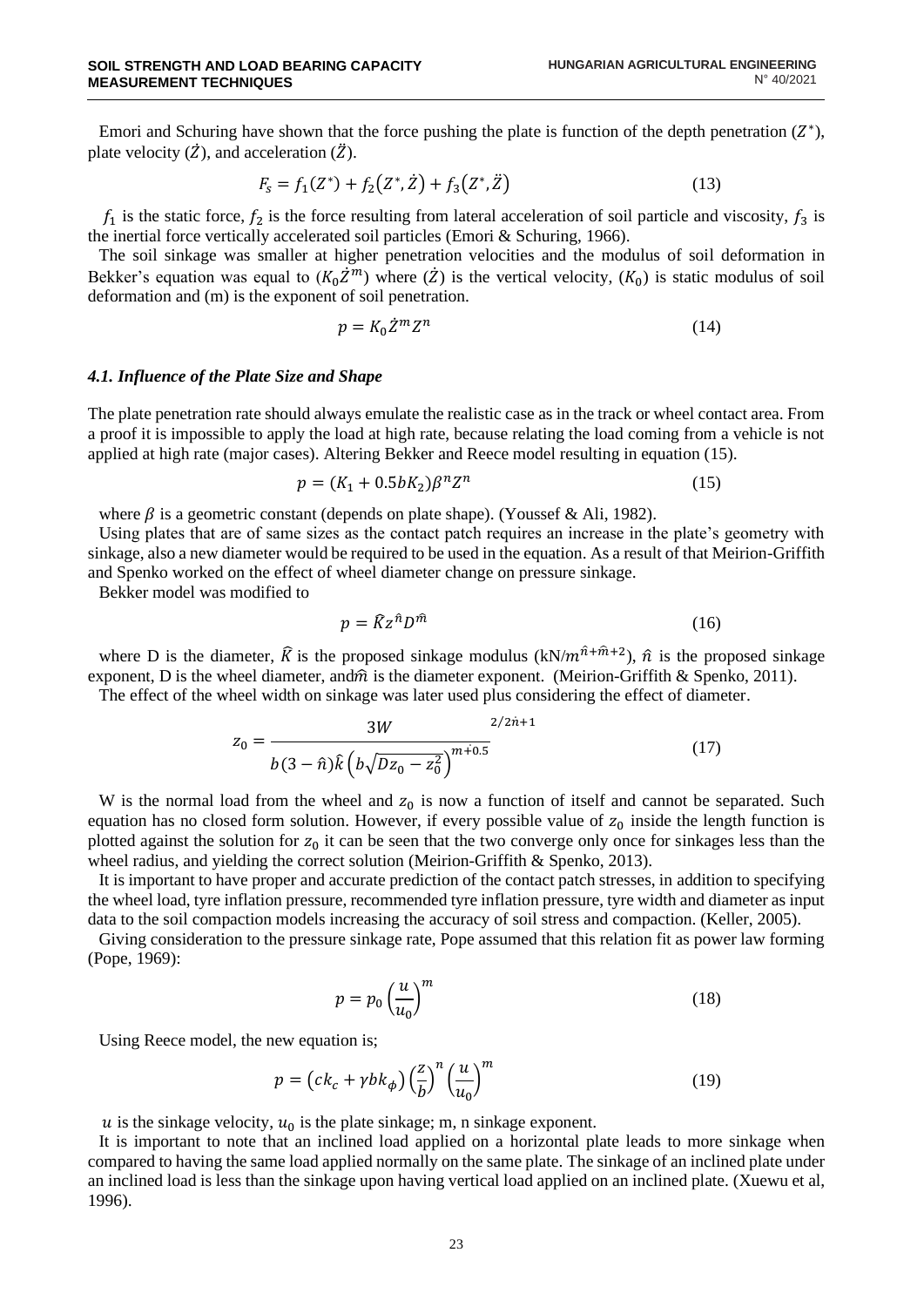# **5. Bevameter test at the University Laboratory**

A bevameter test was carried out at the Hungarian University of Agriculture and Life Sciences laboratory. The bevameter used is shown in the Figure 7 and of a pressing plate diameter 20 cm. The load (normal load of increasing value) was applied using hydraulic force to press down the loam sand soil; loads were measured using a load cell and provided to the computer. Upon having the plate sinking the longitudinal deformation was also recorded using a displacement sensor and provided to the computer through the data logger. The results (load and displacement) recorded by the computer using the Catman 4.5 software, the results are shown in graphs plotted using excel as in Figure 8; of the soil at different moisture contents (0%, 10%, 20%).





*Figure 7.* Bevameter test at the university laboratory testing the loam sand soil at different moisture contents



*Figure 8.* Pressure-sinkage curves at different moisture contents  $(0\%, 10\%, 20\%)$  under plate size  $(D = 20$ cm)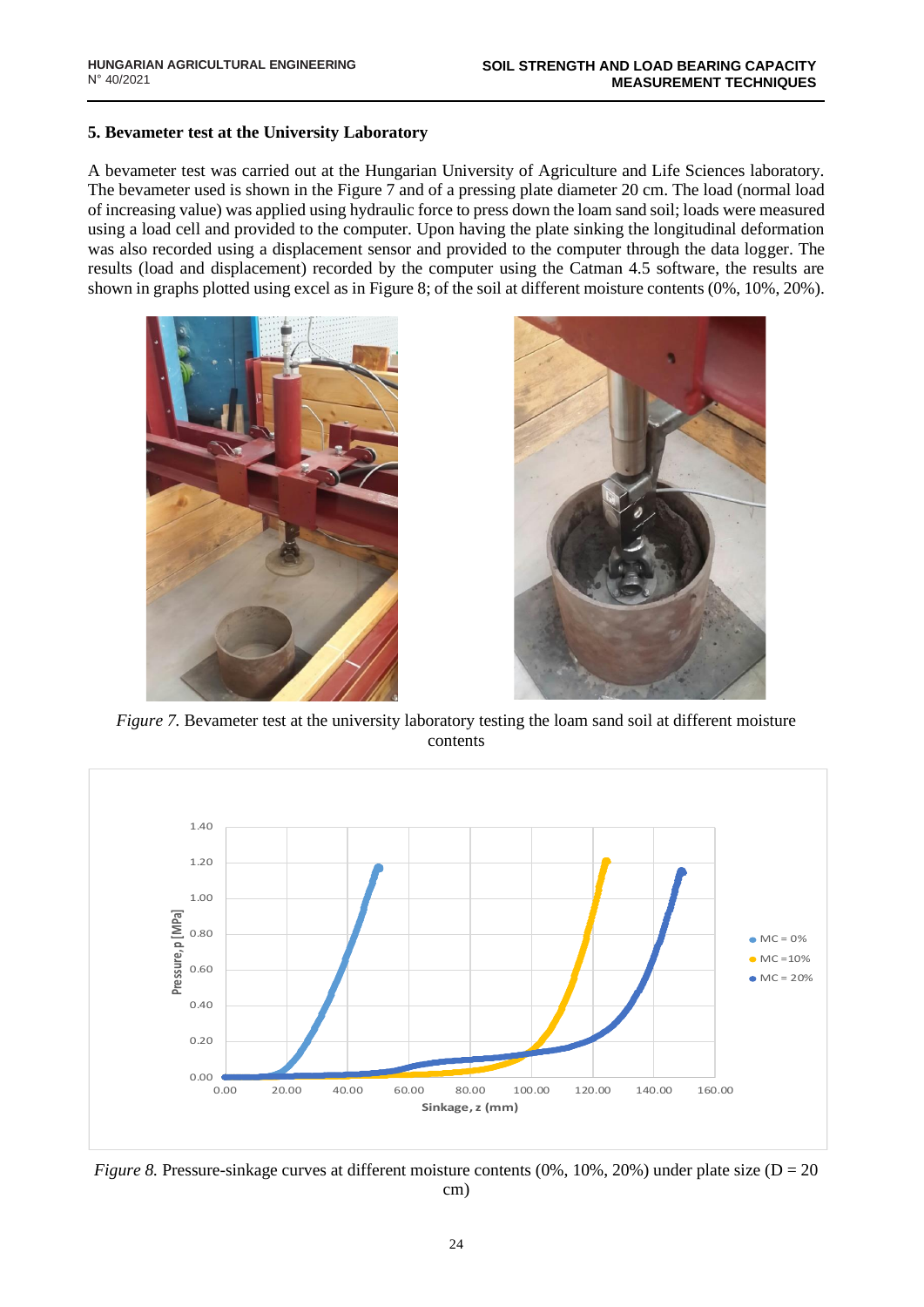## **6. Numerical methods**

The finite and discrete element methods are practical tools used for analysing complicated systems. These methods have been used in terramechanics modelling since 1970s and the popularity of using these methods continued to increase due to providing improved computational results (Wong, 2001).

Finite element method was used to study the potential self-excitation of wheeled-vehicles operating on soft soil. The discrete element method terramechanics is able to deal with complex effects arising during traversal through rough terrains by modelling the individual grain particles (Smith  $\&$  Peng, 2013).

### **7. Conclusion**

Many fields (agricultural, military...) require enhancements in the vehicles used and if not enhancing, choosing the suitable vehicle for the specified mission might be helpful in accomplishing it. The load bearing capacity will help in this enhancement by measuring the normal interaction between the vehicle and the terrain. The Bevameter and the cone penetrometer have facilitated measuring the resulting load bearing capacity between the vehicle and the terrain.

The cone penetrometer results with index value that is used for deducing many properties regarding the interaction, and the other technique (Bevameter) helps in measuring the normal displacement upon having normal load pressing on the terrain having at the same time the displacement being measured with the sinkage, so the resulting curve will help in studying the bearing capacity of the terrain.

Studying this normal load based on the equations and models proved by researchers, and by linking these models accurate study of the load bearing capacity as mentioned in the section (4) will be reached, in addition to considering the change in the wheel diameter, width, and tyre inflation on the load result and the geometry of the track in case of tracked vehicles.

Based on our experimental test made on loam sand soil, it has appeared that with the increase in the amount of moisture content present in the soil, the sinkage of the Bevameter plate increased upon applying the same load. So, we can deduce that the bearing capacity of the soil decreases with the increase in the moisture content. In reality this deduction is recognized when having a vehicle moving on wet soil (of the used type), that the increase in the amount of water in soil (wet soil) leads to the sinkage of the vehicle. We should also consider that on dry soil types (dry sand soil) the behaviour will be the opposite, where the increase in moisture content will increase the traction and the load bearing capacity of the soil.

Finally, even though using the Bevameter and the cone penetrometer techniques end up with beneficial results, in case of dealing with complicated cases (complicated interaction flow) numerical methods might be helpful in solving these cases by having these methods emulating the real interaction, such as using the finite element method or the discrete element method (studying the motion at the particle level).

#### **Acknowledgement**

This work was accomplished by the help of the Mechanical Engineering Doctoral School at the Hungarian University of Agriculture and Life Sciences, Gödöllő, Hungary. Also, we would like to thank The Stipendium Hungaricum foundation for funding our Ph.D. program.

### **References**

- **[1] Ageykin, Y. S.** (1973). Evaluation of ground deformability with respect to vehicle mobility. Journal of Terramechanics, 10 (1), 105–111.
- **[2] Bekker, M.**, (1956). Theory of Land Locomotion: The Mechanics of Vehicle Mobility. University of Michigan Press, Ann Arbor, MI.
- **[3] Bekker, G.**, (1960). Off-road Locomotion. University of Michigan Press, Ann Arbor, MI.
- **[4] Bekker, M. G.** (1969). Introduction to terrain-vehicle systems. University of Michigan Press; First Edition edition (March 1, 1969).
- **[5] Bernstein, R.** (1913). Probleme zur experimentellen Motorpflugmechanik. Der Motorwagen, 16(9), 199–206.
- **[6] Boussinesq, J.**: Application des potentials a l'etude de l'equilibre et due mouvement des solides elastique, Gauthier-Villars, Paris, 1885. [Google Scholar.](http://scholar.google.com/scholar_lookup?hl=en&publication_year=1885&author=+Boussinesq%2C+J.&title=Application+des+potentials+a+l%27etude+de+l%27equilibre+et+due+mouvement+des+solides+elastique)
- **[7] Dumbleton, M. J., & West, G.** (1970). the suction and strength of reivloulded soils. Berkshire.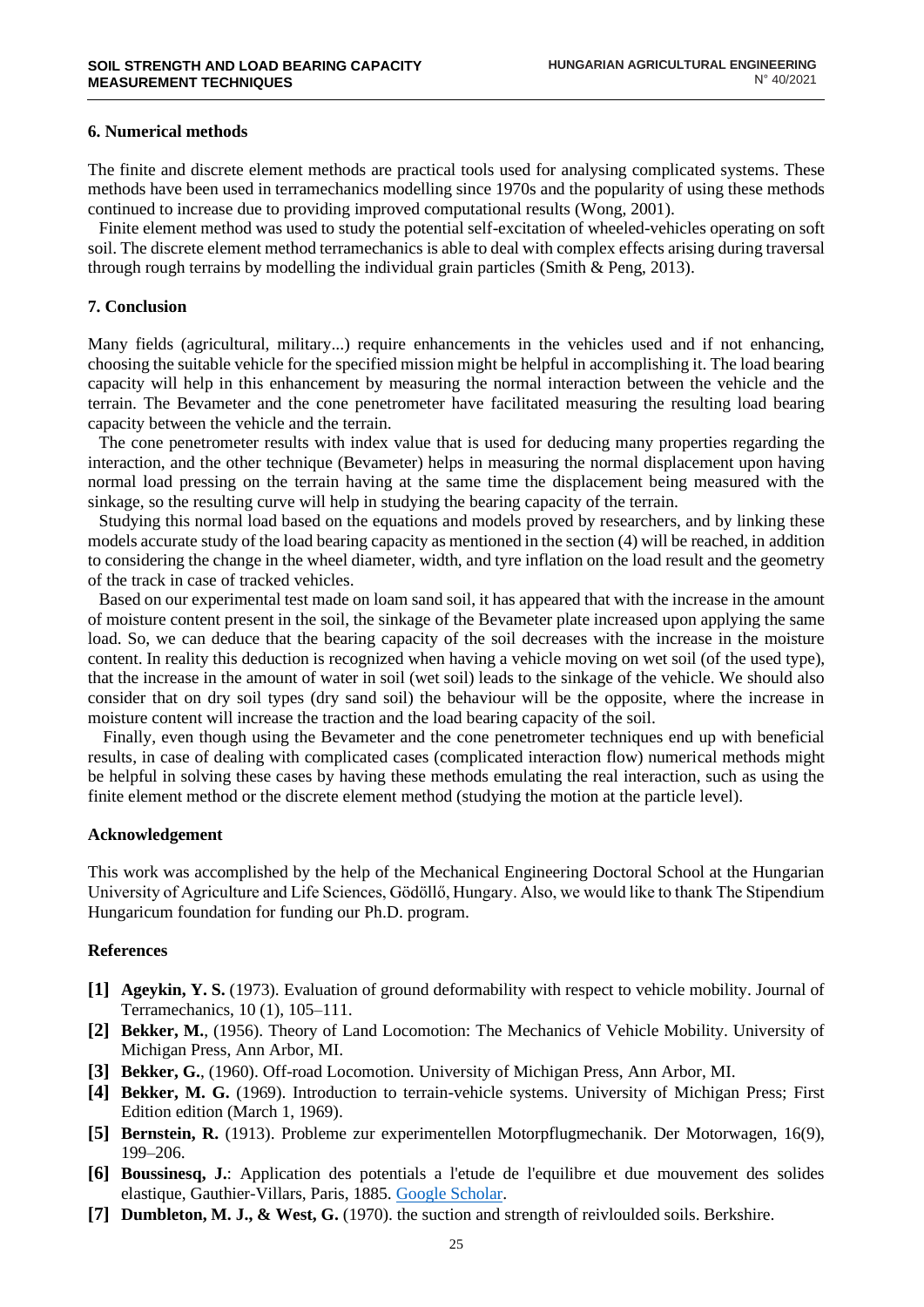- **[8] Earl, R.** (1996). Prediction of Trafficability and Workability using Tensiometers. Journal of Agricultural Engineering Research, 63(1), 27–33. [https://doi.org/10.1006/jaer.1996.0004.](https://doi.org/10.1006/jaer.1996.0004)
- **[9] Edwards, M. B., Dewoolkar, M. M., Huston, D. R., & Creager, C.** (2017). Bevameter testing on simulant Fillite for planetary rover mobility applications. Journal of Terramechanics, 70, 13–26. [https://doi.org/10.1016/j.jterra.2016.10.004.](https://doi.org/10.1016/j.jterra.2016.10.004)
- **[10]Emori, R., & Schuring, D.** (1966). static and dynamic penetration test of soil. Journal of Terramechanics, 3(1), 23–30.
- **[11]Freitag D.R.**, (1965), Wheels on soft soils, an analysis of existing data. Technical Report No. 3-670 USAE Waterways Experiment Station.
- **[12]Freitag, D. R.** (1966). A dimensional analysis of the performance of pneumatics tires on clay. Journal of Terramechanics, 3(3), 51–68. [https://doi.org/10.1016/0022-4898\(66\)90106-6.](https://doi.org/10.1016/0022-4898(66)90106-6)
- **[13]Gallrein, A., & Bäcker, M.** (2007). CD Tire: a tire model for comfort and durability applications. Vehicle System Dynamics, 45 (sup1), 69–77. [https://doi.org/10.1080/00423110801931771.](https://doi.org/10.1080/00423110801931771)
- **[14]Gipser, M.** (2007). FTire the tire simulation model for all applications related to vehicle dynamics. Vehicle System Dynamics, 45 (sup1), 139–151. [https://doi.org/10.1080/00423110801899960.](https://doi.org/10.1080/00423110801899960)
- **[15]Godwin, R. J., Warner, N. L., & Smith, D. L. O.** (1991). The development of a dynamic drop-cone device for the assessment of soil strength and the effects of machinery traffic. Journal of Agricultural Engineering Research, 48(C), 123–131. [https://doi.org/10.1016/0021-8634\(91\)80009-4.](https://doi.org/10.1016/0021-8634(91)80009-4)
- **[16]Grahn, M.** (1991). Prediction of sinkage and rolling resistance for off-the-road vehicles considering penetration velocity. Journal of Terramechanics, 28 (4), 339–347. [https://doi.org/10.1016/0022-](https://doi.org/10.1016/0022-4898(91)90015-X) [4898\(91\)90015-X.](https://doi.org/10.1016/0022-4898(91)90015-X)
- **[17]Griffith, G. M., & Spenko, M.** (2014). Simulation and experimental validation of a modified terramechanics model for small-wheeled vehicles. International Journal of Vehicle Design, 64(2/3/4), 153. doi:10.1504/ijvd.2014.058499.
- **[18]Hettiaratchi, D. R. P., & Liang, Y.** (1987). Nomograms for the estimation of soil strength from indentation tests. Journal of Terramechanics, 24 (3), 187–198. [https://doi.org/10.1016/0022-](https://doi.org/10.1016/0022-4898(87)90040-1) [4898\(87\)90040-1.](https://doi.org/10.1016/0022-4898(87)90040-1)
- **[19]Inns, F. M., & Kilgour, J.** (1978). Agricultural tyres. London : Dunlop. Retrieved from [http://books.google.co.uk/books/about/Agricultural\\_tyres.html?id=JB8NAQAAMAAJ&pgis=1.](http://books.google.co.uk/books/about/Agricultural_tyres.html?id=JB8NAQAAMAAJ&pgis=1)
- **[20]Keller, T.** (2005). A Model for the prediction of the contact area and the distribution of vertical stress below agricultural tyres from readily available tyre parameters. Biosystems Engineering, 92 (1), 85–96. [https://doi.org/10.1016/j.biosystemseng.2005.05.012.](https://doi.org/10.1016/j.biosystemseng.2005.05.012)
- **[21]Kogure, K., Ohira, Y., & Yamaguchi, H.** (1983). Prediction of sinkage and motion resistance of a tracked vehicle using plate penetration test. Journal of Terramechanics, 20 (3–4), 121–128. [https://doi.org/10.1016/0022-4898\(83\)90043-5.](https://doi.org/10.1016/0022-4898(83)90043-5)
- **[22]Meirion-Griffith, G., & Spenko, M.** (2011). A modified pressure-sinkage model for small, rigid wheels on deformable terrains. Journal of Terramechanics, 48 (2), 149–155. [https://doi.org/10.1016/j.jterra.2011.01.001.](https://doi.org/10.1016/j.jterra.2011.01.001)
- **[23]Meirion-Griffith, G., & Spenko, M.** (2013). A pressure-sinkage model for small-diameter wheels on compactive, deformable terrain. Journal of Terramechanics, 50 (1), 37–44. [https://doi.org/10.1016/j.jterra.2012.05.003.](https://doi.org/10.1016/j.jterra.2012.05.003)
- **[24]Onafeko, O., & Reece, A. R.** (1967). Soil stress and deformation beneath rigid wheels. Journal of Terramechanics, 59 (l), 59–80.
- **[25]Pope, R. G.** (1969). The effect of sinkage rate on pressure sinkage relationships and rolling resistance in real and artificial clays. Journal of Terramechanics, 6 (4), 31–38. [https://doi.org/10.1016/0022-](https://doi.org/10.1016/0022-4898(69)90015-9) [4898\(69\)90015-9.](https://doi.org/10.1016/0022-4898(69)90015-9)
- **[26]Rohani, B., & Baladi, G. Y.** (1981). Correlation of mobility cone index with fundamental engineering properties of soil. U. S. Army Grgnee Watewy xprmn Station. Vicksburg.
- **[27]SAE.** (1967). Off-road Vehicle Mobility Evaluation. S.A.E.
- **[28]Salman, N.D.; Pillinger, G.; Hanon, M.M.; Kiss, P.** (2021) A Modified Pressure–Sinkage Model for Studying the Effect of a Hard Layer in Sandy Loam Soil. Appl. Sci. 2021,11, 5499.https://doi.org/10.3390/app11125499.